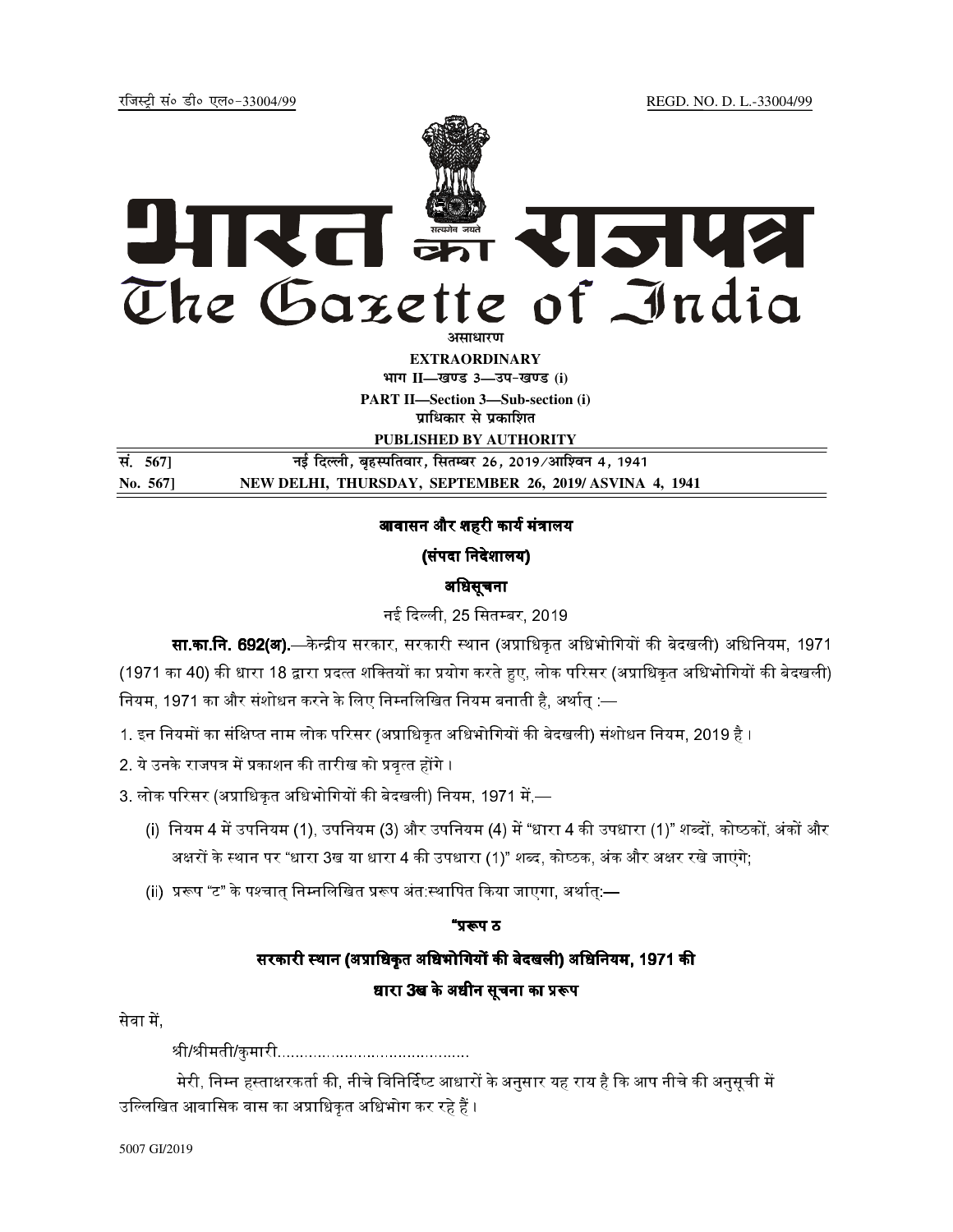अत:. अब. अधिनियम की धारा 3ख की उपधारा (1) के अनसरण में मैं आपसे अपेक्षा करता हं कि आप तीन कार्य दिवस के भीतर कारण दर्शित करें कि बेदखली का ऐसा आदेश क्यों न दिया जाए ।

आप मेरे समक्ष व्यक्तिगत रूप से या सम्यक रूप से प्राधिकत ऐसे प्रतिनिधि के माध्यम से. जो मामले से संबंधित सभी सारवान प्रश्नों का उत्तर देने में सक्षम हो. साक्ष्य सहित जिसे आप दर्शित कारण के समर्थन में प्रस्तत करने का आशय रखते हैं. उपस्थित हो सकेंगे । यदि आप कारण दर्शित करने में और/या नियत समय के भीतर उपस्थित होने में असफल रहते हैं तो मामले को एकपक्षीय विनिश्चित कर दिया जाएगा।

#### अनुसूची

संपदा अधिकारी के हस्ताक्षर और मुद्रा"।

.......................................................

[फा. सं. 21013/7/2004-पोल.।(वोल.VI)]

के. संजय मर्ति. अपर सचिव

**टिप्पण:** मल नियम, भारत के राजपत्र, असाधारण में अधिसचना सं. सा.का.नि. 1883, तारीख 13 दिसम्बर, 1971 द्वारा प्रकाशित किए गए थे और तत्पश्चात अधिसचना संख्यांक सा.का.नि. 741. तारीख 8 अगस्त. 1981: सा.का.नि. 1114(अ), तारीख 29 सितम्बर, 1986; सा.का.नि. 3(अ), तारीख 2 जनवरी, 1998; और सा.का.नि. 338 (अ), तारीख 10 अप्रैल, 2017 द्वारा संशोधित किए गए । .

#### **MINISTRY OF HOUSING AND URBAN AFFAIRS**

#### (**Directorate of Estates**)

#### **NOTIFICATION**

#### New Delhi, the 25th September, 2019

 **G.S.R. 692(E).—**In exercise of the powers conferred by section 18 of the Public Premises (Eviction of Unauthorised Occupants) Act, 1971 (40 of 1971), the Central Government hereby makes the following rules further to amend the Public Premises (Eviction of Unauthorised Occupants) Rules, 1971, namely:—

- 1. These rules may be called the Public Premises (Eviction of Unauthorised Occupants) Amendment Rules, 2019.
- 2. They shall come into force on the date of their publication in the Official Gazette.
- 3. In the Public Premises (Eviction of Unauthorised Occupants) Rules, 1971,—
	- (i) in rule 4, in sub-rules (1), (3) and (4), for the words, brackets and figure "**sub-section (1) of section 4**", the words, brackets, figures and letter "**section 3B or sub-section (1) of section 4**" shall be substituted;
	- (ii) after Form 'K', the following form shall be inserted, namely:—

#### "**FORM L**

Form of notice under section 3B of the Public Premises (Eviction of Unauthorised Occupants) Act, 1971

To

Shri/Smt……………...............................

 Whereas, I, the undersigned, am of the opinion, on the grounds specified below that you are in unauthorised occupation of the residential accommodation specified in the Schedule below.

 Now, therefore, in pursuance of sub-section (1) of section 3B of the Act, I hereby call upon you to show cause within three working days why an order of eviction should not be made.

 You may appear before me in person or through a duly authorised representative capable to answer all material questions connected with the matter along with the evidence which you intend to produce in support of the cause shown. In case, you fail to show cause and/or appear within the stipulated time, the case will be decided ex parte.

तारीख............